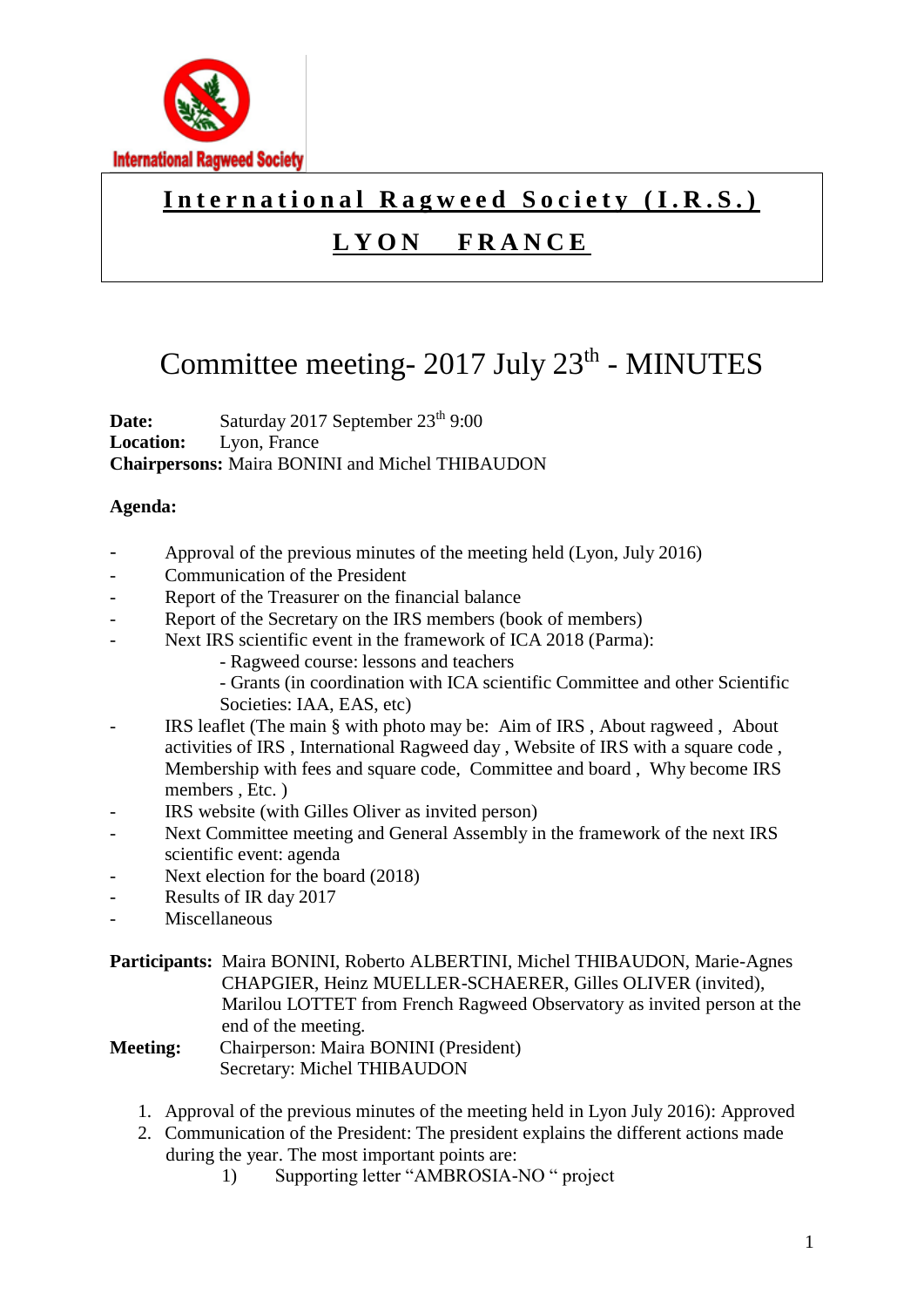

#### **International Ragweed Society**

We gave supported (only in the principle, no money to be spent from IRS) a project which was presented by a group of Institutions (LHA Milan, University Milano Bicocca, Municipality of Castano Primo, Cooperativa SocialeEliante) for a call of the "Fondazione Cariplo" (the call is only for Lombardy Institutions). Attached you can find the supporting letter (in Italian language). 2) I was contaced by the President of IAA (Bernard Clot) for a coordination among different Scientific Society on the grants for the next ICA 2018 in Parma

- 3) IRS Leaflet
	- a. Aim of IRS
	- b. About ragweed
	- c. About activities of IRS
	- d. International Ragweed day
	- e. Website of IRS with a square code
	- f. Membership with fees and square code
	- g. Committee and board
	- h. Why become IRS members
	- i. Etc.
	- Gilles and Michel will send proposal by the end of this year.
- 4) Migration on the SMARTER website into the IRS website: completed
- 5) IR day 2017: some informations on the website, but not enough countries
	- a. Nex leaflet
	- b. 6 Ambrosia species card in different languages
	- c. Activity in France (RNSA, AFEDA), Turkey; Italy (website AIA and LHA Milan; lesson for children)
- 3. Report of the Treasurer on the financial balance: the banks account at the end of 2016 was 2539,74  $\epsilon$ . In 2016 we have collected the 2017-2018 fees. The amount collected by Alphavisa at the date of this meeting is  $1710 \text{ } \in$  (including 10% for Alphavisa). The finance balance at this date is 4193,94  $\epsilon$ . (2483,94 on Swiss bank account, and 1710,00 on the specific French bank account of Michel)
- 4. Communication of the Secretary: Since last committee meeting, there were no dissemination works from the Secretary. He thinks that the number of members who have paid their fees for 2016-2017 is higher than last year but still low with a lack of international countries (only European countries). Heinz think that it will be interesting to class the Members file by country. Maira Bonini will prepare a large mailing for Christmas including greetings, ICA information and membership.
- 5. IRS website (with Gilles Oliver as invited person): As Tamas KOMIVES was not able to continue the updating of the network, it was asked to Gilles OLIVER from RNSA to transfer the initial network to a new company and he started in February to update all the website with the help of Maira BONINI. In September 2017, Gilles had integrated the COST SMARTER on the IRS website.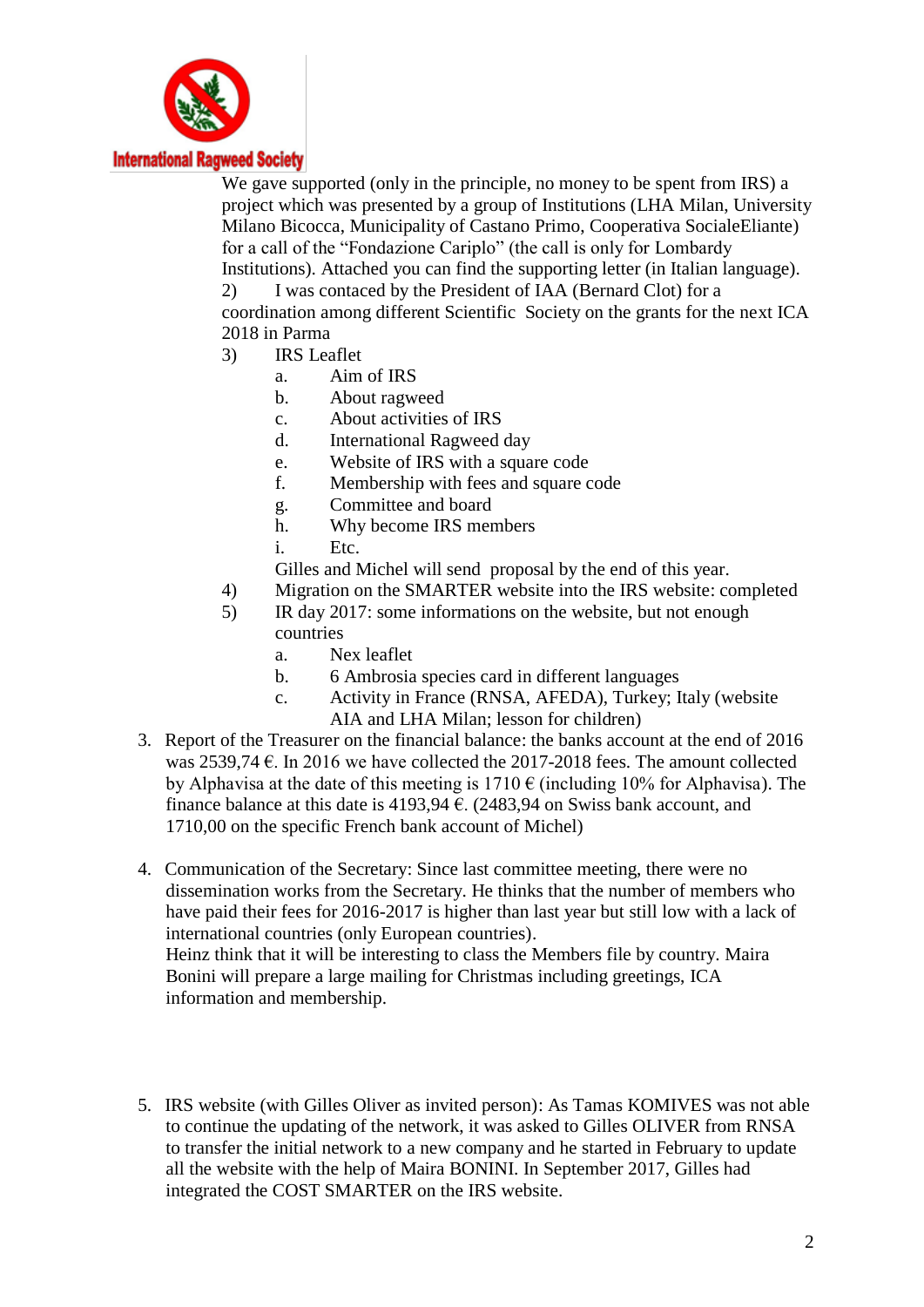

#### **International Ragweed Society**

- 6. Next Committee meeting and General Assembly in the framework of the next IRS scientific event (ICA-Parma): agenda.
	- a. IRS Committe meeting: Tuesday 8h15
	- b. IRS General Assembly: Tuesday at 17h00
- 7. Next IRS scientific event in the framework of ICA 2018 (Parma):

- Ragweed course: lessons and teachers

- Grants (in coordination with ICA scientific Committee and other Scientific Societies: IAA, EAS, etc):

During International Congress on Aerobiology (ICA) in Parma 3-7<sup>th</sup> of September 2018. IRS will organize:

- a. Ragweed course on Monday morning for nearly 50 persons, with early registration. The program of this course will be send later.
- b. Two sessions supprted by IRS: Is ragweed allergy still a real problem?
	- i. Monday afternoon with a keynote and 3 to 5 short communications ii. Tuesday morning with 6 to 8 short communications

The specific amount for the two days ragweed package. For the total ICA the special amounts will be of 410€ for IRS and EAS members.

Grants: It was decided that IRS will provide 6 Grants for Ragweed session (1320 $\epsilon$ ) + the possibilty to reimburse real expenses for the organisation of the Ragwed course (max 600 euros). The Grants will be reserved for young until 31 years old. Total cost for Grants: 1920€

8. IRS leaflet (The main § with photo may be: Aim of IRS , About ragweed , About activities of IRS , International Ragweed day , Website of IRS with a square code , Membership with fees and square code, Committee and board , Why become IRS members , Etc. )

It was proposed a 2x3 pages leaflet with all these topic

A proposal will be sent to board members by Gilles Oliver and Michel Thibaudon by the end of this year.

9. IRS website: increase the informations about the fonction of the Committee members. Update the minutes of the General Assembly. The minutes of the committee meeting have no reason tob e published on the website.

See how to add the different publications about Ragweed of the members (Maira will ask them). Modifynthebtitle of this part as Pubilcations and news.

For the data it will be nice to try to add the data of Austria, Turkey, Serbia, Croatia, Ukraine and Russia. The members of the committee will ask tot he responsible.

The President invite the committee members to update the website.

Gilles will try if he can send us some statistic of use of the Website.

The example of the French "Plattform signalement ambroisie" will be added on the website.

10. Next election of the committee (2018)

We need to organize election for the committee members before next summer. The election will be made by electronic vote, organized by Gilles and Michel The call for candidate will be send by the begining of April 2018 The reception of the candidature must be before April  $20<sup>th</sup>$ Validation of the candidature by the committe members: end of April